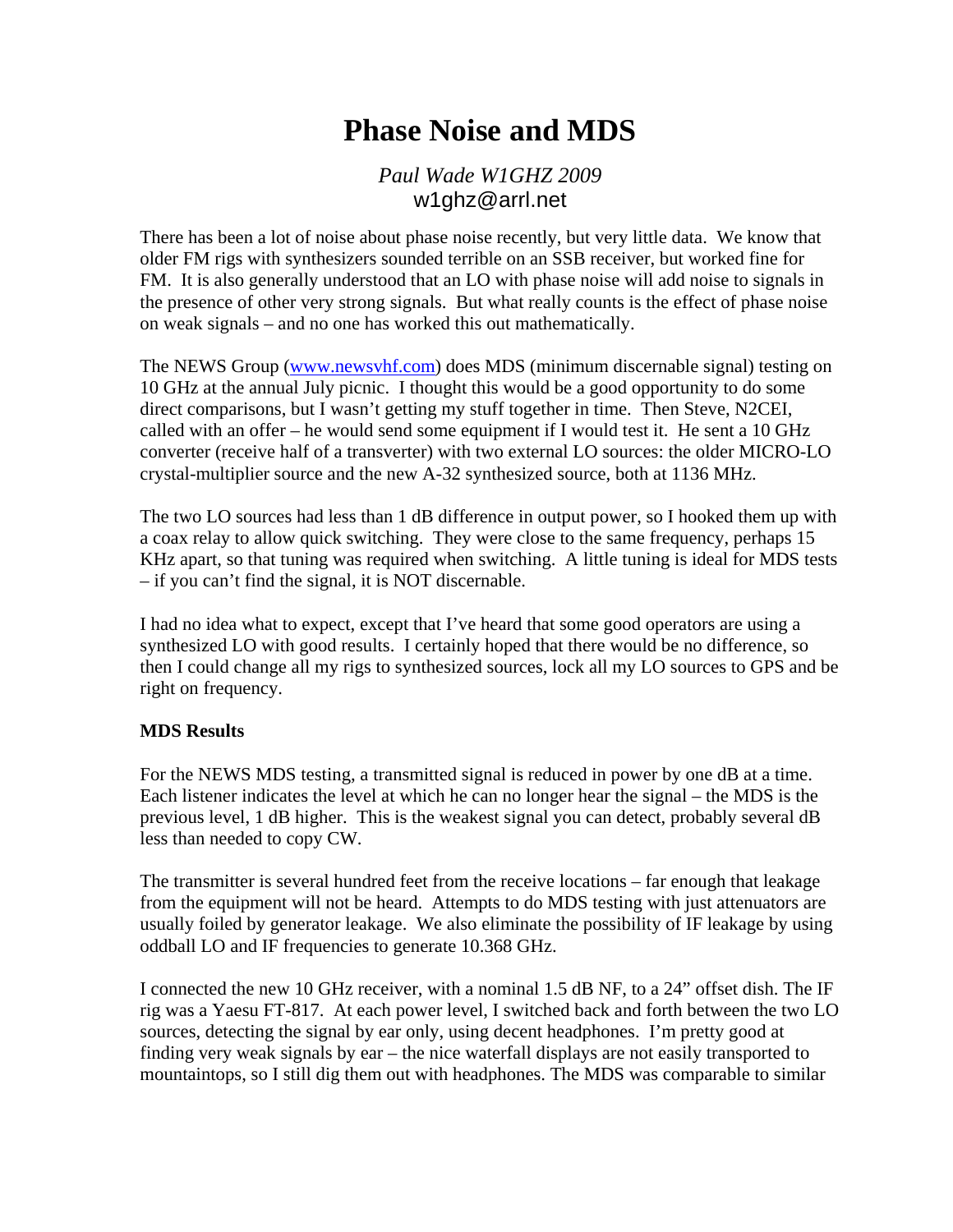systems, so performance was pretty good. The MDS with the crystal LO source was 2 dB better than with the synthesized source.

One further note: at the start of the MDS run, with the signal perhaps 45 dB out of the noise, the synthesized source had multiple responses several KHz apart on each side of the carrier, with level decreasing with distance from the carrier. The crystal source only had a pure CW note.

# **Further Tests**

The following week, I discussed the results with Steve. He suggested that the internal oscillator he had provided in the A-32 source provided an inadequate drive level at 10 MHz, resulting in higher phase noise. I looked at it with my spectrum analyzer, an old HP 141T, and saw close-in noise only about 28 dB down. I then swapped out the internal oscillator for a good TCXO providing +13 dBm at 10 MHz – the noise was reduced to about 50 dB down. A second A-32 of an earlier vintage produced comparable results.

I then set up my own MDS range (since I provide the equipment anyway) and repeated the test. Results were the same: the crystal source was 2 dB better than the synthesized source. The multiple responses to strong signals were still present with the synthesized source.

# **IF Transceiver**

I also did experiments with the IF rig. Dale, AF1T, uses an IC-202, and he usually does better at MDS than most of us with more modern rigs. The IC-202 is known to have particularly good phase noise, since it uses a VCXO for tuning. So I dug out my old IC-202S for the second MDS test. The MDS using the IC-202s with either source was 2 dB worse than the FT-817 with SSB filter.

Another experiment was IF bandwidth. My FT-817 has the optional CW filter, which seems to help when copying very weak CW signals, if they are stable enough. The MDS with the CW filter was about 1 dB better than with the SSB filter.

## **Phase noise plots**

Actual phase noise data might help understand what is happening. Greg, WA1VUG, has been kind enough to bring nice Rohde & Schwarz [\(www.rohde-schwarz.com](http://www.rohde-schwarz.com/)) test equipment to the Eastern VHF/UHF Conference, so I have some data. However, these are not the same local oscillators used for MDS testing, and not at the same frequency, so we are probably comparing apples and oranges and maybe bananas. But they are included here for what they are worth. There are also phase noise plots of the A-32 on the Down East Microwave ([www.downeastmicrowave.com](http://www.downeastmicrowave.com/)) web site at both 1136 and 10224 MHz.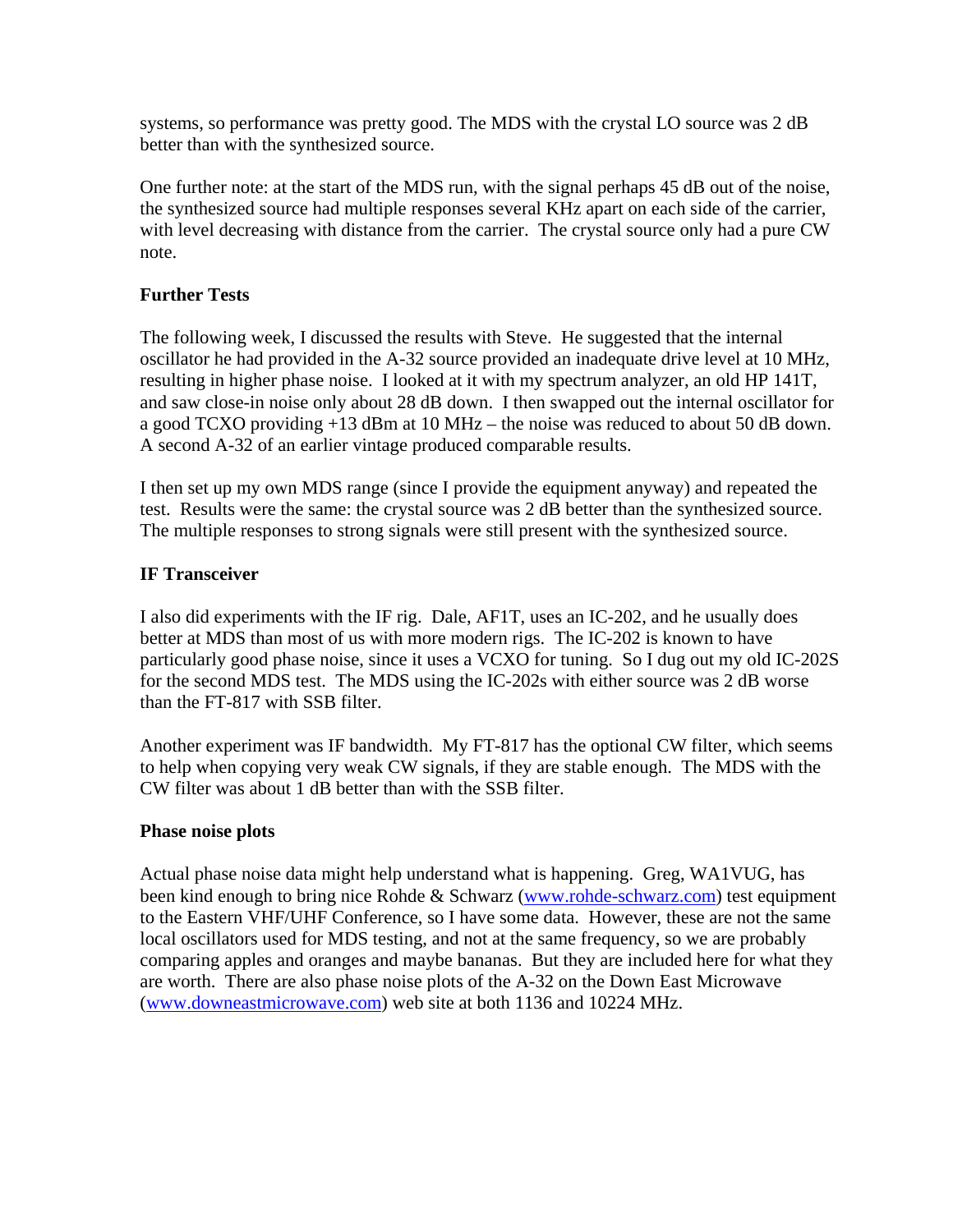First are the two spectrum analyzer plots of the A-32 source at 1136 MHz in Figure 1, with the internal 10 MHz oscillator at about +4 dBm, and with an external 10 MHz TCXO at about +13 dBm. Vertical scale is 10 dB/division and horizontal is 2 KHz/division, with a 300 Hz IF filter. The traces are faint because the storage function no longer works on my old HP 141T. Both of these violate my rule for oscillators: if you can see anything other than carrier on a spectrum analyzer, it's not good enough.



**Internal Oscillator** 

**External Oscillator** 

The other plots are measured with an R&S FSUP phase noise tester and signal analyzer. Figure 2 shows three different oscillators at 1152 MHz: a different A-32 unit at 1152.022 MHz, referenced to the 10 MHz TCXO, a Qualcomm synthesizer board (rectangular version) at 1152 MHz, and the 1152 MHz LO board from my "Simple Multiband Rover Transverter," which multiplies up from an 64 MHz computer oscillator.



## **Discussion**

The MDS testing is somewhat subjective, but didn't know the answer beforehand, and I heard a consistent 2 dB difference. I don't know whether this would make any difference in copying a very weak CW signal.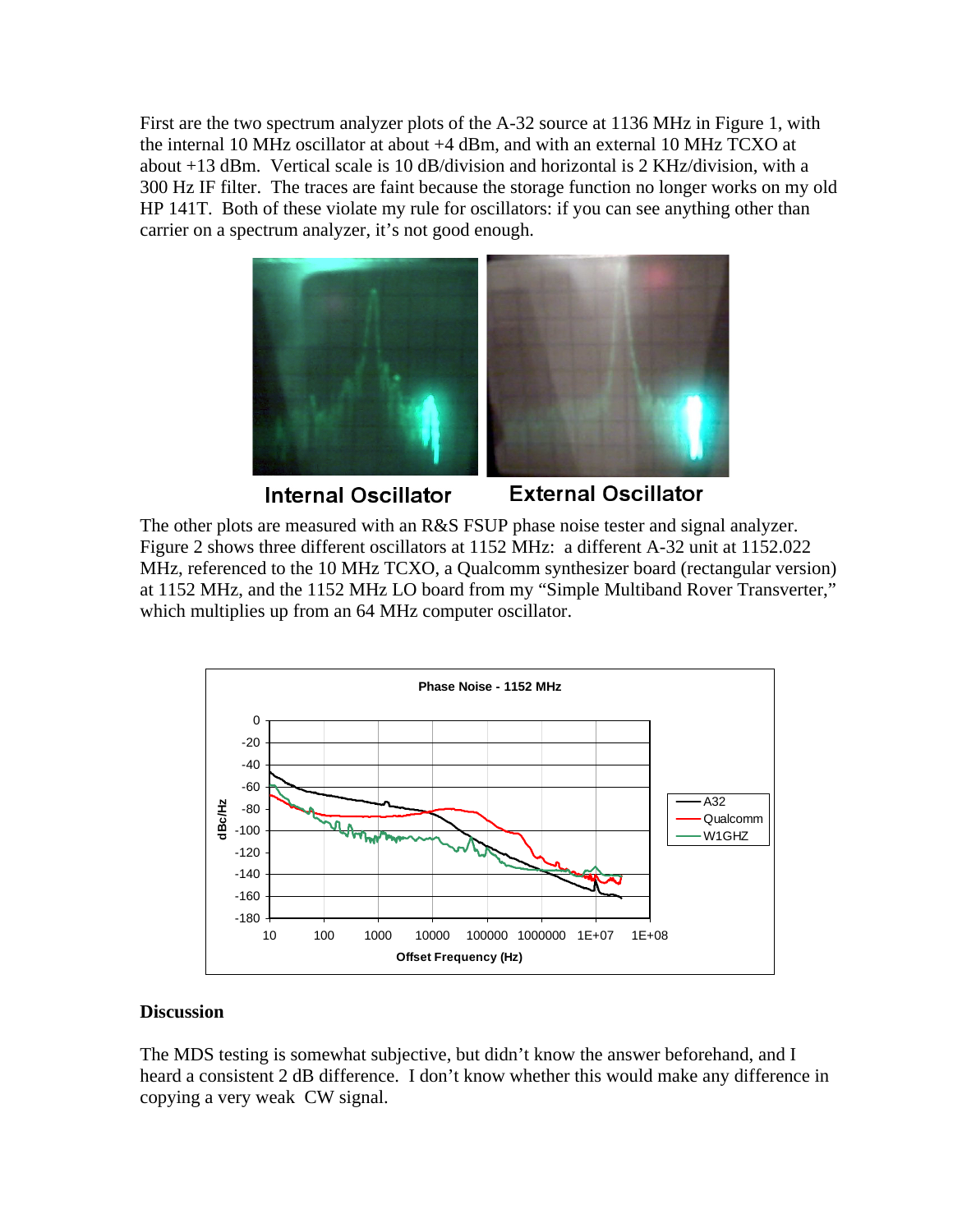How important is 2 dB? A final step in our NEWS MDS tests is to move the frequency slightly, less than 10 KHz, then increase the level in 1 dB steps to see when folks can actually find the signal. For most operators, this is 2 to 5 dB higher than the MDS with decreasing levels on the starting frequency. In other words, knowing the frequency is typically worth 2 to 5 dB. Therefore, if both stations are frequency-locked to GPS or rubidium standards so they are likely to be on the same frequency, the synthesized source is probably just as good as a crystal that is not right on frequency (i.e., all crystals).

The narrow IF filter also made a slight improvement, so frequency accuracy good enough to use the narrow filter would be an advantage. Note that the improvement was only 1 dB even though the difference in bandwidth is roughly 7 dB. Al, K2UYH, has been telling us for years that the human ear can be trained to be a very good filter. I guess my ears provide about 6 dB of filtering. I'll bet some of the EME operators can do even better.

Are these sources good enough for mountaintop operation in New England? There may be strong-signal problems – signals from nearby sites are frequently more than 45 dB above the noise, even with the dish pointed in another direction, and are typically only separated by perhaps 20 KHz. But I have seen good results with synthesized LO sources – W1FKF uses one and hears very well. Operating side-by-side, he often hears better than I do.

In other areas with no strong signals, knowing what frequency the weak ones might be on is a distinct advantage.

An alternative would be to use the synthesized source as a frequency reference marker and a crystal source for the LO. Some of us have been doing this with older, dirty synthesizers – the distinctive note differentiates the marker from a birdie.

At other frequencies, results may be different. We know that phase noise increases with multiplication – see the phase noise plots on the Down East Microwave website. What we don't know yet is whether the lower phase noise on lower bands will affect MDS, or whether the effect will be worse at higher bands

#### **Summary**

More testing is needed before we reach any conclusions. Synthesizers have been getting better, and I think more improvement is possible. Other choices, like the REFLOCK units, also need to be evaluated.

The MDS testing, while subjective, gives a realistic comparison so what most weak signal operators care about, hearing weak signals. It's not that hard to set up a test range, so give it a try when improving your equipment. At least you will be confident that it's an improvement.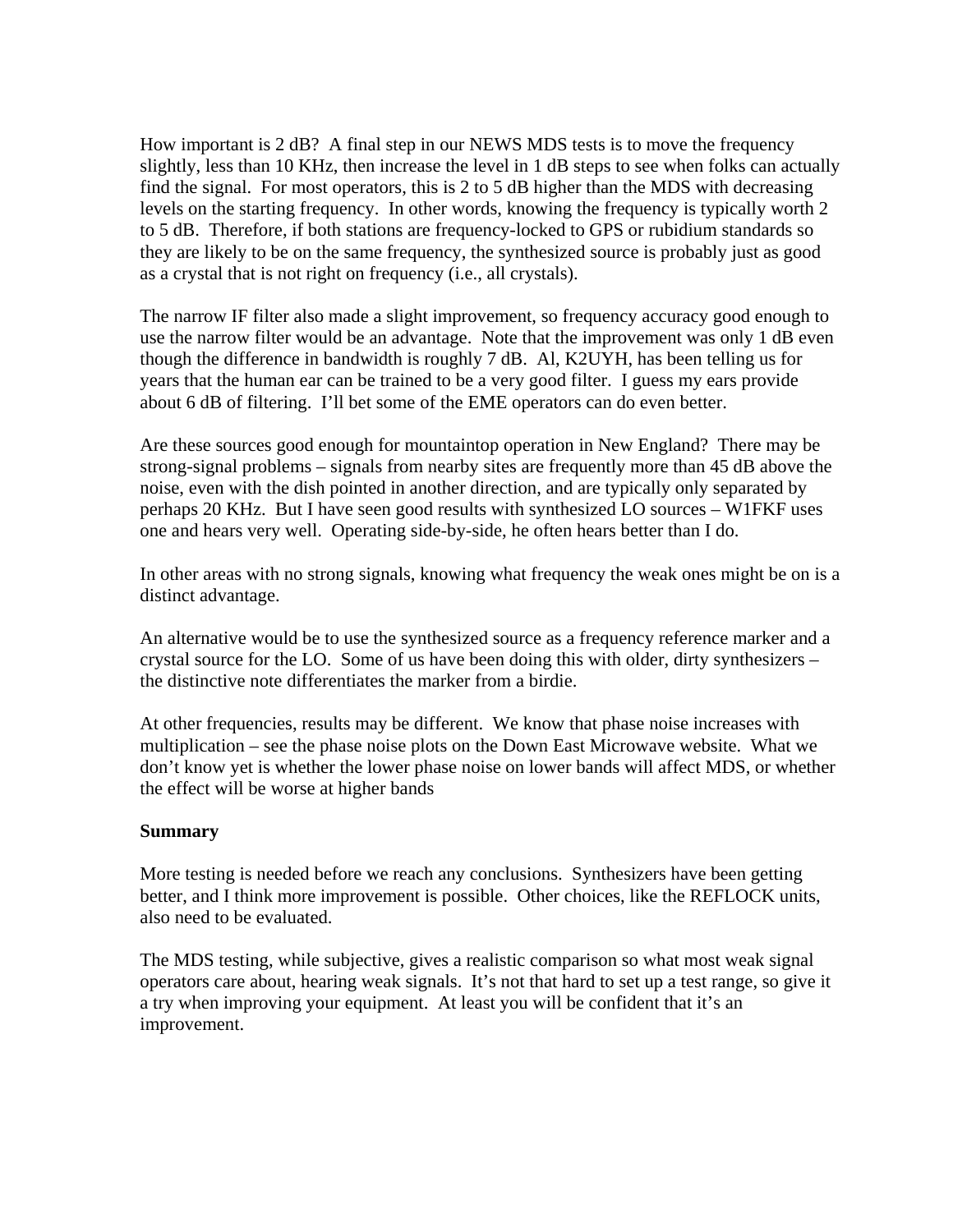Update – Phase Noise and MDS (Sept 2009)

I've been thinking about a new 10 GHz transverter. After talking to Steve, N2CEI, again, I decided to try one with the A32 synthesizer for the local oscillator and see how it works in the field. Of course, I have my old transverter as backup, on a smaller dish with 24 GHz and the dual-band feed.

Steve promised to have a transverter to me in time for the September weekend of the 10 GHz contest – it arrived about 10 days before. I usually figure three weeks to put a system together properly. However, I ended up with some extra time. My 6 and 2 meter antennas were bent up by the ice storm last December, and we planned to finish the repairs on Saturday morning before the September VHF Contest started at 2 PM. But it rained all day Saturday, so I was off the air and worked on the transverter. The antenna repairs were completed Sunday so I was on the air about 4 PM.

My plan was to integrate the DEMI transverter with two of the eight-watt amplifiers in parallel for some decent power, and to use my new "Even More Fool-Resistant Sequencer" for switching. The amplifiers work fine in parallel, but the transverter doesn't provide enough drive for two, so the pair only put out about 11 watts – not enough to justify the extra 25 watts of DC (2 amps at 12 volts for each amplifier) in a portable station.

Anyway, metalwork takes time, and the sequencer took a little debugging, so I finished up the transverter Thursday night as I was loading the truck for the September weekend on Block Island. As a result, I didn't have time to get the GPS-locked oscillator included, just the 10 MHz TCXO used for the MDS tests.

The TCXO was very stable during tests, but much less stable in the field. I had the worst of both worlds – synthesizer phase noise without accurate frequency control. A few contacts took longer or needed retries as a result, but I did pretty well anyway.

GOOD – I was hearing better than the other two guys on Block Island, one with an identical dish. Made several very weak contacts that they couldn't pull out.

BAD – definite phase noise, especially for each other, making spotting difficult. At times, AF1T, 80 km away, caused spurs near our frequency (we try to stay ~30 KHz apart). Enough birdies to make tuning for stations an adventure.

TBD – when we started out Saturday, my frequency seemed to be significantly off and drifting, slowly settling down. Sometime in the afternoon, I tripped over the power cord and dislodged it. When it came back up, my frequency was closer and drifting less.

Conclusion so far – with the GPS lock, it should make contacts much easier with stations that have good frequency control. The other half will still take lots of tuning.

P.S. – conditions got really good Sunday night, after all the roving stations had gone home. We worked a few DX home stations, then tore down. Early Monday morning, my phone